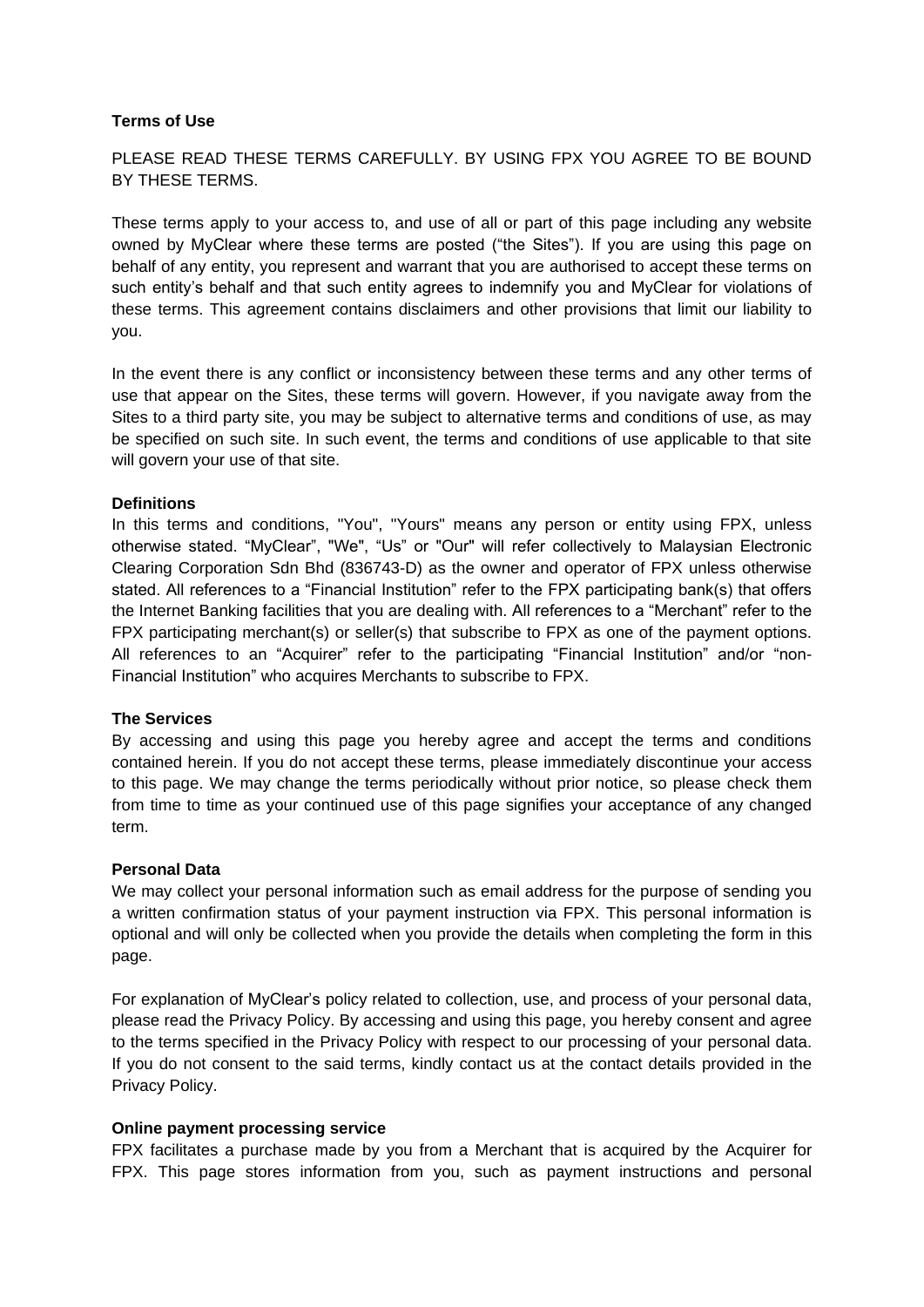information. We process payment transactions through FPX network or through a participating Acquirer, as applicable. When you chooses to pay for purchases made with FPX, you authorise us to submit charges (and, in the case of refunds, credits) to your Financial Institution. We will assist in accessing and processing the payment request via FPX. Purchases made through FPX are also subject to the terms governing you and your Financial Institution.

You may not use FPX to process payment transaction or transfer money between you and the Merchant that is unrelated to a purchase of a product/service. FPX may not be used to facilitate the purchase of cash equivalents or any illegal goods or services or for any other underlying illegal transaction.

You acknowledge and agree that your purchases through FPX are transactions between you and the Merchant and not with us.

By using FPX, you authorise the use of FPX to complete a payment request to the Merchant, and you authorise us to process the payment transaction with the Financial Institution that you have chosen.

You are responsible to obtain a transaction receipt from the Merchant when you use FPX to make a payment for the purchase. We are under no obligation to provide you with a receipt or other written confirmation in connection with the payment transaction made with an online Merchant.

If you have an enquiry regarding a payment made with FPX, or you believe there has been an error or unauthorised transaction regarding a payment transaction using FPX, please contact us at [helpdesk@myclear.org.my](mailto:helpdesk@myclear.org.my)

### **Release**

You hereby agree to release MyClear (and our officers, directors, agents, subsidiaries, joint ventures and employees) from any and against all claims, actions, losses, demands, costs, expenses and damages (actual and consequential) including legal costs on full indemnity basis of every kind and nature that you may incur or suffer arising out of or in any way connected with dispute between you and the Merchant(s) or between you and the Financial Institution(s).

#### **Links**

Links from or to websites outside of this page are meant for connecting to the Financial Institution's Internet Banking log-in pages to initiate payment via FPX. Such linked log-in pages are owned and operated by third parties and as such are not under the control of MyClear. Therefore MyClear is not responsible and makes no warranties in respect of the contents of those websites or pages, the third parties named therein or their products and services. Furthermore, the links provided in this page shall not be considered an endorsement or verification or approval of such linked websites or the contents therein. Linking to any other site is at your sole risk and MyClear will not be responsible or liable for any damages losses and actions which may arise out of or in connection with the linking of the website. It is advisable for you to read the privacy policy statements (if any) of any websites which are linked to this page.

### **Copyright**

Unless otherwise indicated, the copyright in this page and its contents, including but not limited to the text, images, graphics, sound files, animation files, video files, and their arrangement, MyClear and FPX logo, name, brand, images are the property of MyClear, and are protected by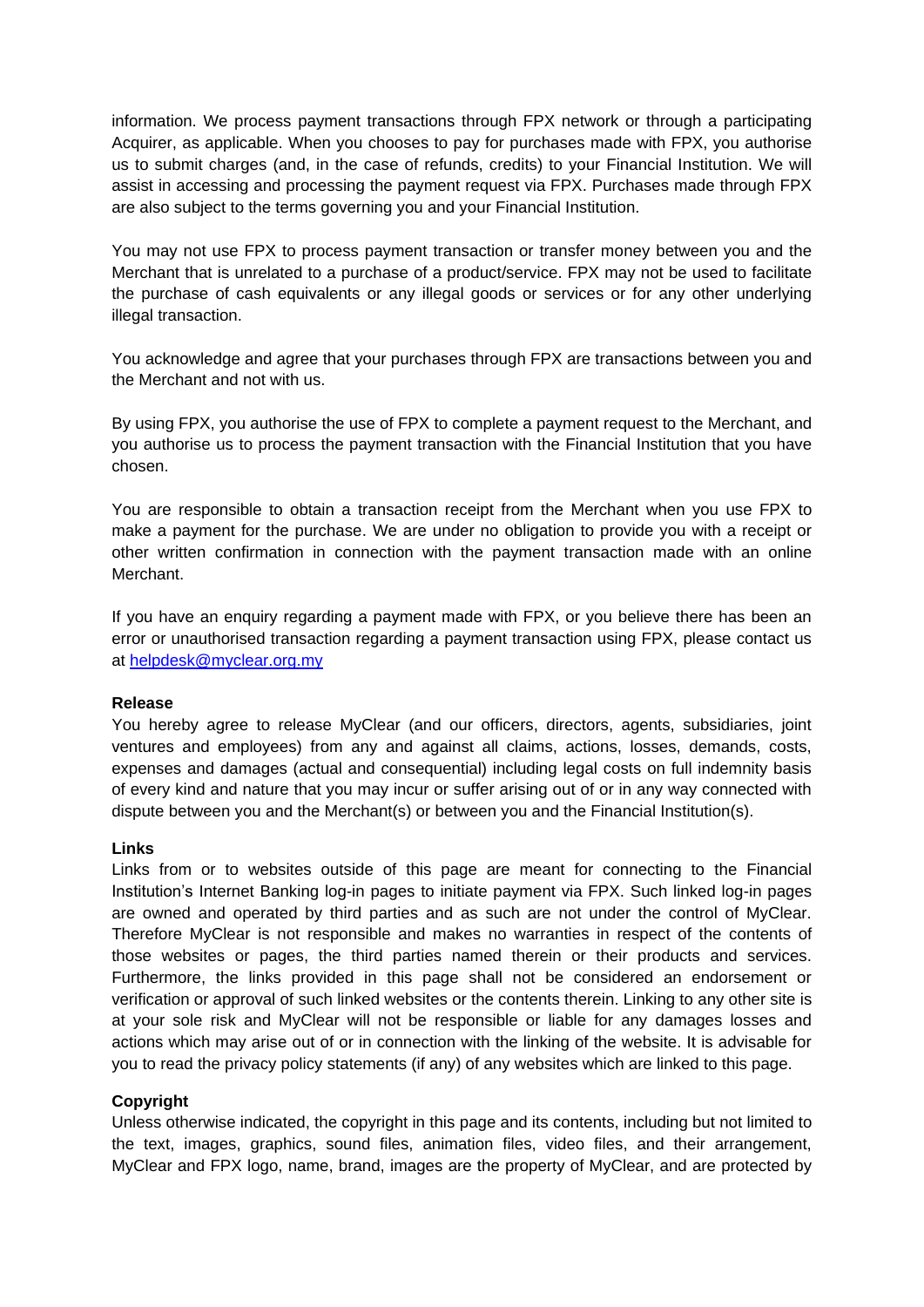applicable Malaysian and international copyright laws. No part or parts of this page may be modified, copied, distributed, retransmitted, broadcast, displayed, performed, reproduced, published, licensed, transferred, sold or commercially dealt with in any manner without the expressed prior written consent of MyClear.

You also may not, without MyClear's expressed prior written consent, insert a link to this page on any other website, frame or "mirror" any material contained on this page or on any other server. Any such unauthorised reproduction, retransmission or copying or modification of any of the contents of this page may be in breach of statutory or common law rights which could be the subject of legal action. If such event occurs, MyClear disclaims all liability which may arise from any such unauthorised acts.

# **Exclusion of liability**

MyClear shall in no event be liable for any loss or damages howsoever arising whether in contract, tort, negligence, strict liability or any other basis, including without limitation, direct or indirect, special, incidental, consequential or punitive damages, or loss profits or savings arising in connection with your access or use or the inability to access or use this page (or any third party link to or from this page), reliance on the information contained in the page, any technical, hardware or software failure of any kind, the interruption, error, omission, delay in operation, computer viruses, or otherwise.

This exclusion clause shall take effect to the fullest extent permitted by law.

# **Indemnity**

You hereby irrevocably and unconditionally agree to indemnify and keep indemnified MyClear from all actions, liabilities, claims, losses, expenses and damages, including any legal fees that may be incurred by MyClear in connection with or arising from :

- (1) your use or misuse of this page and the service(s) provided herein, or
- (2) your breach of these terms howsoever occasioned, or
- (3) any intellectual property right or proprietary right infringement claim made by a third party against MyClear in connection with your unauthorised use of such intellectual property rights on this page.

### **Access Termination**

MyClear reserves the right to suspend your access and/or your use of this page at any time should you violate any of these terms and conditions, and/or the privacy policy.

### **Taxes**

It is your responsibility to determine, if any, taxes apply to the payments you make or receive, and it is your responsibility to collect or remit the correct tax to the appropriate tax authority. We are not responsible to determine, collect or remit the applicable taxes from any transaction unless stated otherwise. All fees related to our services are excluding any taxes or other deductions, unless stated otherwise. Any deduction or payment for any taxes is your sole responsibility.

### **General**

These terms and conditions are governed by and are to be construed in accordance with the laws of Malaysia. By accessing this page and using FPX, you hereby consent to the exclusive jurisdiction of the Malaysian courts in Kuala Lumpur, Malaysia in all disputes arising out of or relating to the use of this page.